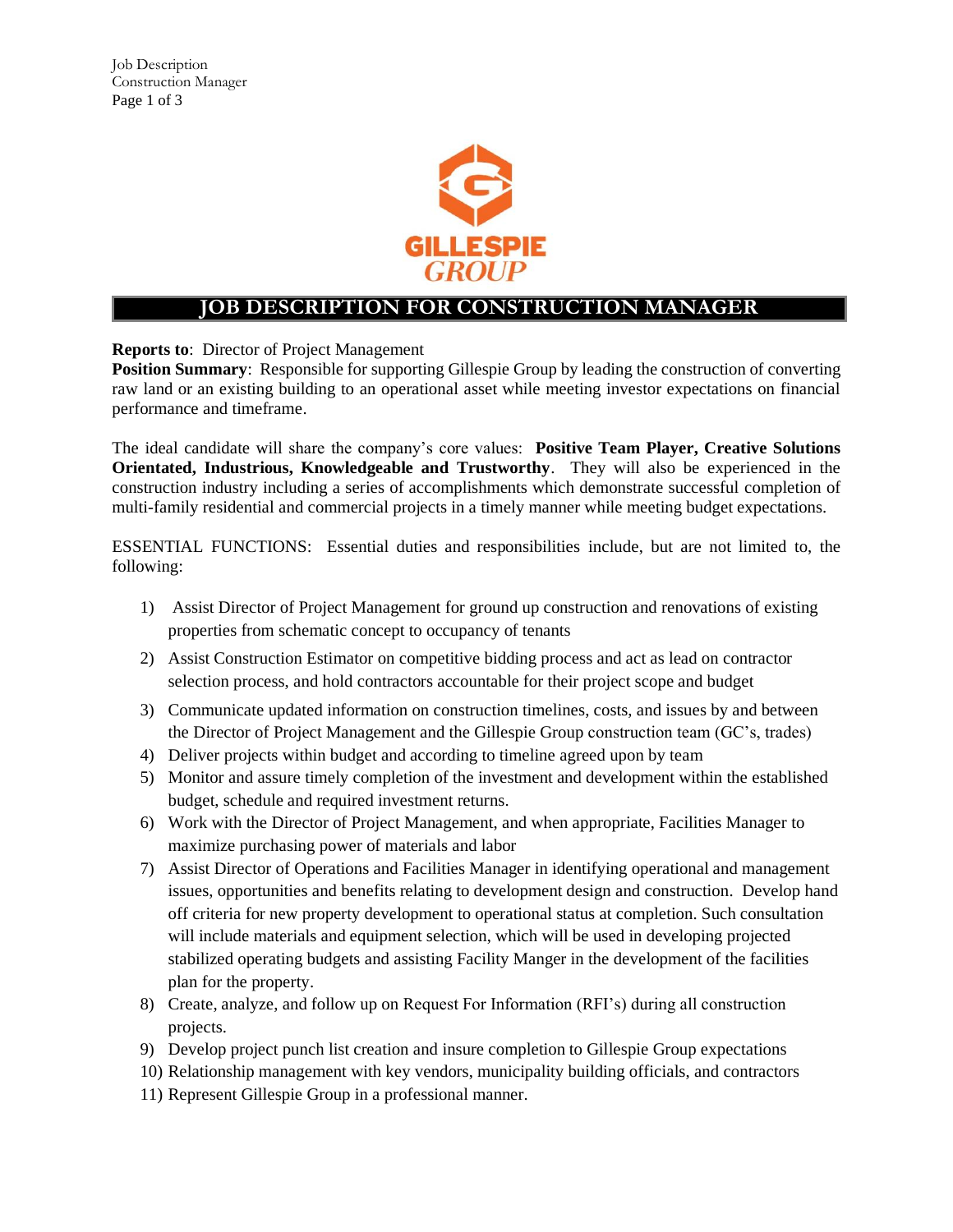- 12) Review structural, architectural and project specifications plan to make sure all coordinate together.
- 13) Review and perform quantity and take offs based on plans and specs
- 14) Properly write and communicate scopes of works for all projects.

## MINIMUM QUALIFICATIONS:

An undergraduate degree in engineering, building construction management, architecture, or related field is preferred. The ideal candidate will have demonstrated 3+ years experience in the construction and / or architecture industry including a series of accomplishments which demonstrate successful performance in general project negotiation and constructing on time and within budget. Highly effective communication, presentation and listening abilities are essential. In addition, the ability to hold third party team members and contractors accountable in order to extract their highest potential.

Previous experience that provides the following knowledge, skills and abilities:

Knowledge of:

- 1) Construction cost projections, estimates, and the bidding process
- 2) Architectural plan understanding
- 3) Safety and adherence to OSHA guidelines at all job sites
- 4) Value engineering with the Gillespie Group GC's/architects
- 5) Solving construction/design issues with the Gillespie Group GC's
- 6) Ensuring construction deliverables are on time and within budget
- 7) Setting appropriate expectations with contractors
- 8) Ability to manage multiple projects, prioritize and meet deadlines
- 9) Must possess good instincts and strong situational awareness.
- 10) Proficient in all Microsoft Office applications including Word, Excel, Project and Outlook
- 11) Construction management software understanding

Ability to:

- 1) Set project priorities to be highly organized in day-to-day and longer-term planning and execution, and track and maintain complex schedules effectively
- 2) Communicate clearly and concisely, both orally and in writing. Use independent judgment and initiative to interpret and follow oral and written instructions with attentiveness to detail
- 3) Assist with the efficient and lawful maintenance of official and confidential records and documents and discreetly handle confidential and sensitive matters; ability to maintain confidentiality
- 4) Maintain effective working relationships with those contacted during work
- 5) Provide timely updates and follow up to Gillespie associates, vendors, and GC's

## FAIR HOUSING ACT ("FHA") / ANTI-DISCRIMINATORY LAWS & ORDINANCES:

Under the FHA, state laws and many local ordinances, no individual shall be subjected to discrimination because of race, color, gender, religion, sex, handicap, mental or physical ability, age, sexual preference, familial status or national origin in the sale, rental or advertising of dwellings, in the provision of brokerage services, or in the availability of residential real estate-related transactions. Said another way, fair housing is the right of individuals to obtain housing of their choice without discrimination based upon the abovementioned categories. The Gillespie Group expects each of its Associates to fully grasp and understand these anti-discriminatory policies and to adhere to these laws and ordinances in situations that are certain

Initial\_\_\_\_\_\_\_\_\_\_